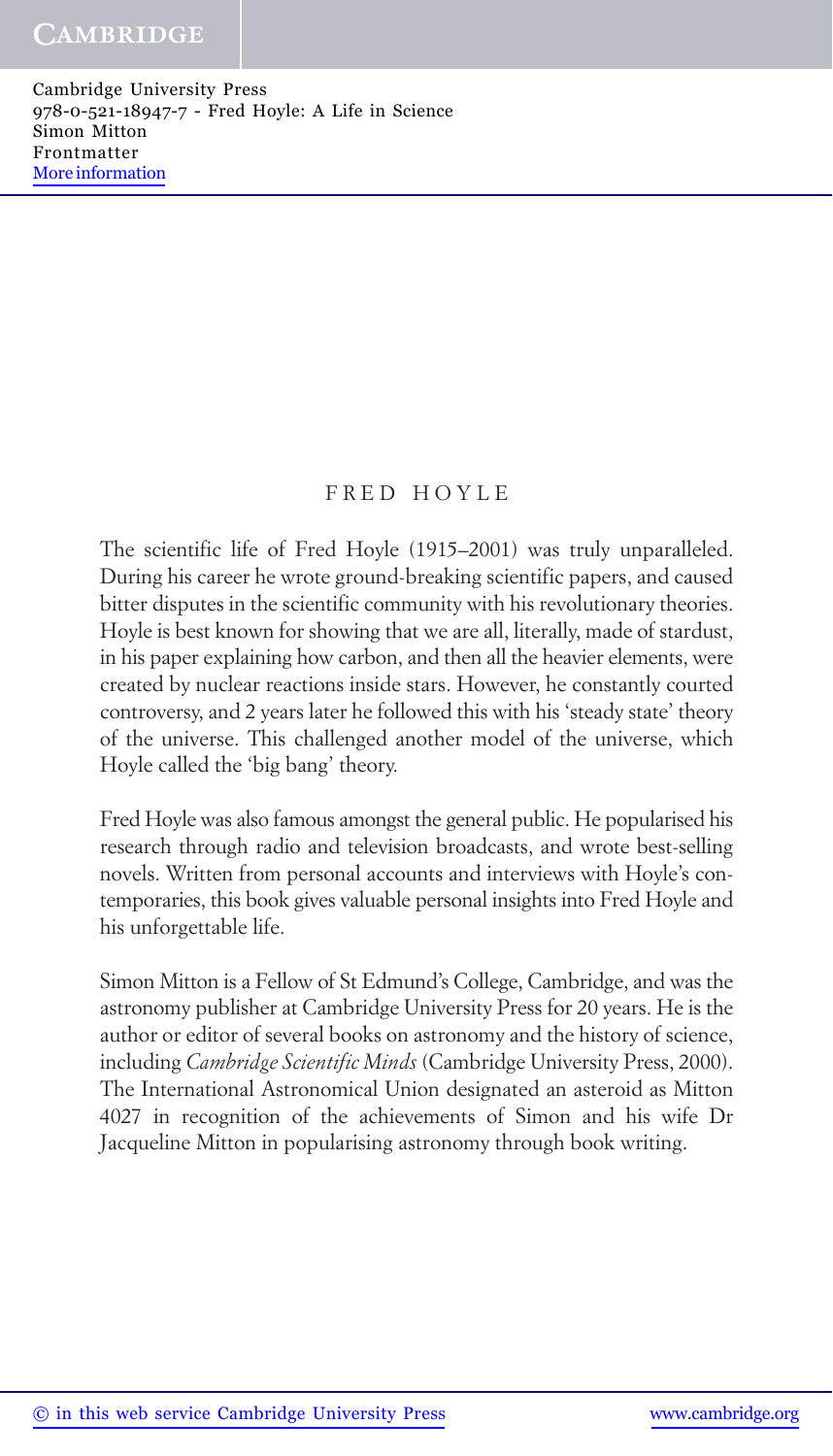# FRED HOYLE A LIFE IN **SCIENCE**

## SIMON MITTON



[© in this web service Cambridge University Press](http://www.cambridge.org) [www.cambridge.org](http://www.cambridge.org)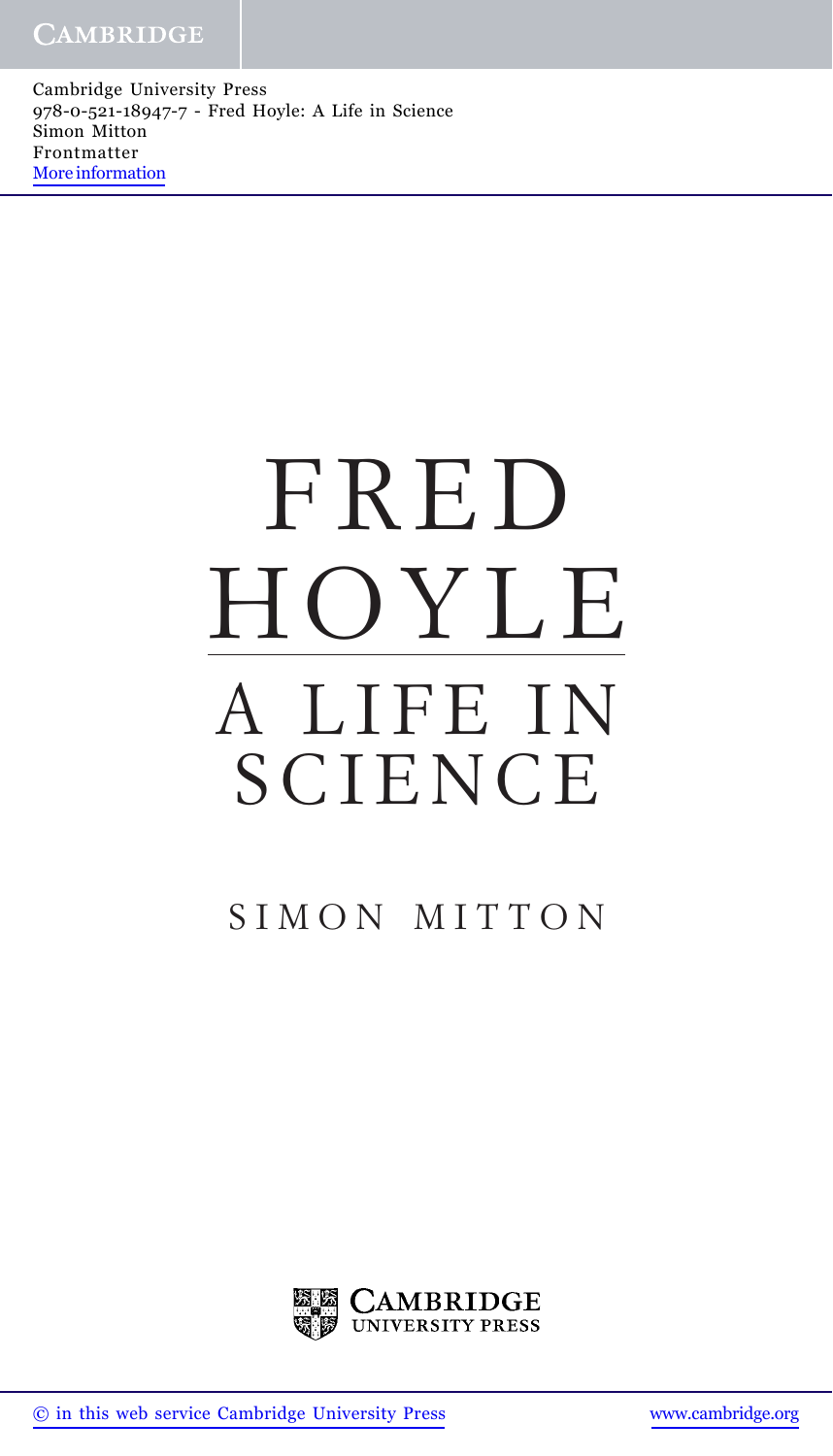## CAMBRIDGE UNIVERSITY PRESS

Cambridge, New York, Melbourne, Madrid, Cape Town, Singapore, São Paulo, Delhi, Dubai, Tokyo, Mexico City

Cambridge University Press The Edinburgh Building, Cambridge CB2 8RU, UK

Published in the United States of America by Cambridge University Press, New York

www.cambridge.org Information on this title: www.cambridge.org/9780521189477

© S. Mitton 2011

This publication is in copyright. Subject to statutory exception and to the provisions of relevant collective licensing agreements, no reproduction of any part may take place without the written permission of Cambridge University Press.

Hardback edition published by Aurum Press 2005 Paperback edition published by Cambridge University Press 2011

Text design by Roger Hammond Originally typeset by M Rules

Printed in the United Kingdom at the University Press, Cambridge

*A catalogue record for this publication is available from the British Library*

ISBN 978-0-521-18947-7 Paperback

Cambridge University Press has no responsibility for the persistence or accuracy of URLs for external or third-party internet websites referred to in this publication, and does not guarantee that any content on such websites is, or will remain, accurate or appropriate.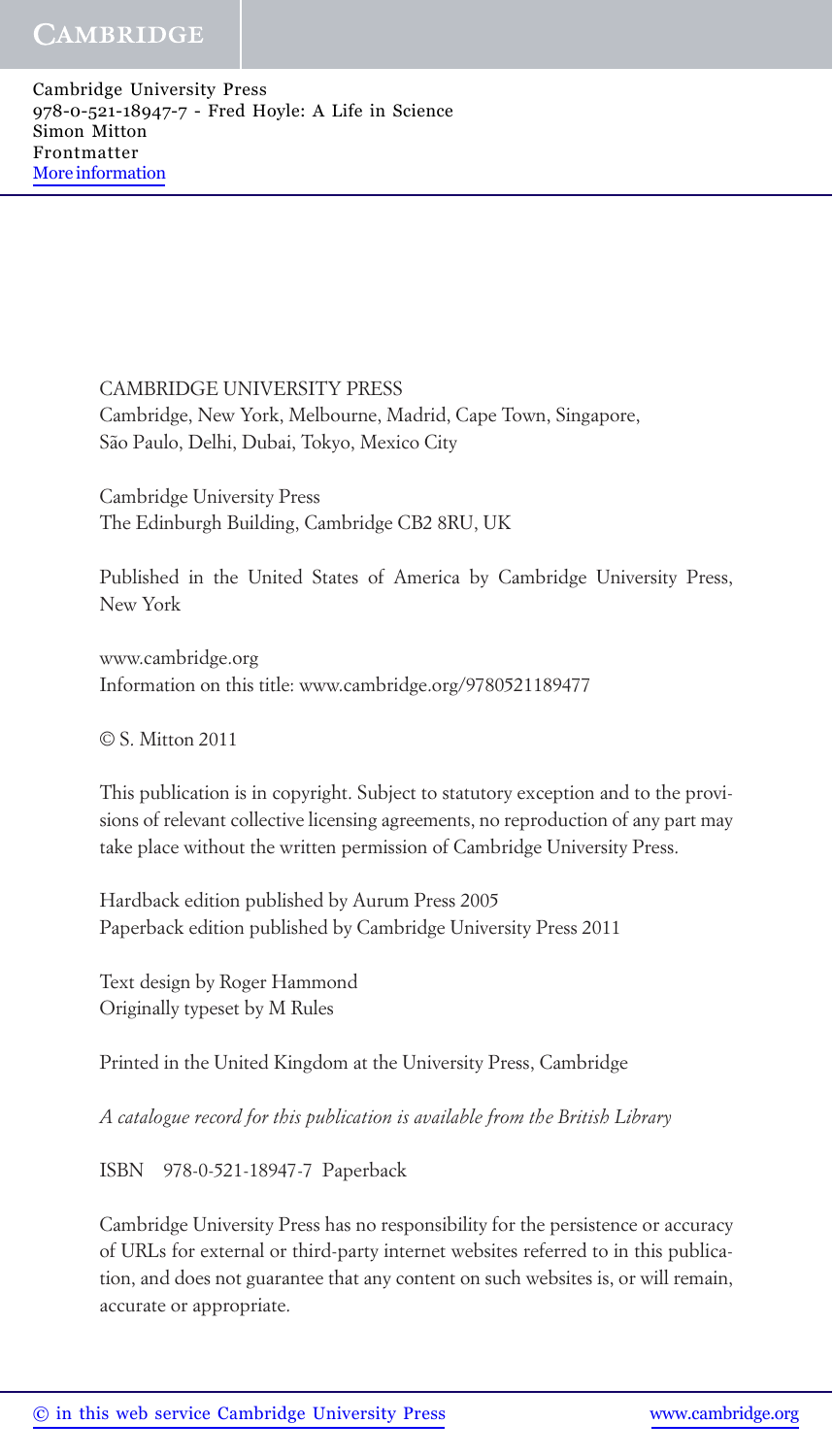# CONTENTS

FOREWORD BY PROFESSOR PAUL DAVIES vii PROLOGUE 1

- 1 AN END AND A BEGINNING 7
- 2 TRAINING FOR COSMOLOGY 31
- 3 THE STAR MAKERS 60
- 4 HOYLE'S SECRET WAR 81
- 5 THE NATURE OF THE UNIVERSE 108
- 6 LIVES OF THE STARS 142
- 7 CLASH OF TITANS 167
- 8 ORIGIN OF THE CHEMICAL ELEMENTS 197
- 9 MATTERS OF GRAVITY 223
- 10 MOUNTAINS TO CLIMB 255
- 11 THE WATERSHED 277
- 12 STONES, BONES, BUGS AND ACCIDENTS 293 ACKNOWLEDGEMENTS 324 NOTES 326 BIBLIOGRAPHY 345 INDEX 354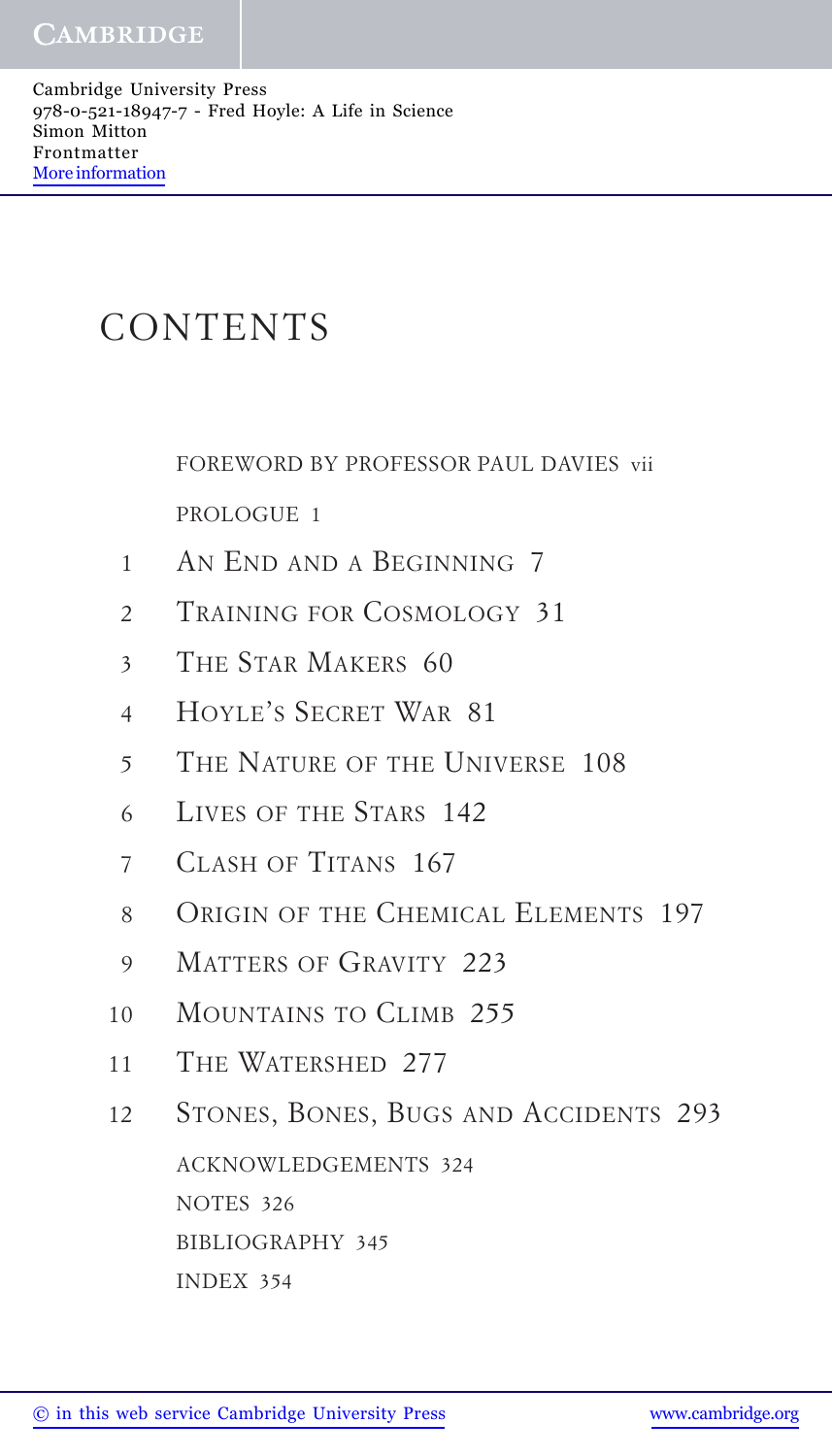## FOREWORD BY PROFESSOR PAUL DAVIES

I AM OFTEN ASKED if I had a mentor who propelled me towards a life<br>in science. There was no personal mentor as such, but Fred Hoyle, more in science. There was no personal mentor as such, but Fred Hoyle, more than anybody, was my role model, and he strongly influenced my career in several ways. I was one of many youngsters deeply influenced by *Frontiers of Astronomy*, which I read whilst in the Sixth Form at Woodhouse Grammar School in North Finchley. About the same time I was presented at Speech Day with *Norton's Star Atlas* by our local Member of Parliament, one Margaret Thatcher. These events set me squarely on the path of theoretical astronomy and cosmology.

Fred's science fiction also influenced me. I have vivid memories of the television series *A for Andromeda*, featuring the ravishing Julie Christie. His masterful book *The Black Cloud* continues to colour my thinking about the nature of life and consciousness. I was thrilled to discover that a professional scientist could combine fundamental research with fiction writing, bringing to both challenging new concepts and ideas.

The first Hoyle lecture I attended was delivered at the Royal Society in 1967, when I was a beginning PhD student at University College London. Fred spoke about the arrow of time, and the Wheeler-Feynman theory of electrodynamics. I can definitely trace my lifelong interest in the nature of time to this lecture. Indeed, I soon thereafter abandoned my research into atomic astrophysics and took up the problem of providing a quantum description of the Wheeler-Feynman theory for the remainder of my PhD thesis.

It was a calculated move. My supervisor picked Fred to be the external examiner of the thesis. I vividly recall the viva examination, which took place in the Physics Department at UCL in the late spring of 1970. Fred was late, and his wife Barbara was on the phone worried that he had gone to the wrong part of the University. It was my first experience of the touching way in which Barbara took care of her often absent-minded husband. Fred's response to this wifely concern was a gruff, 'Where else was there to go?'

The viva went amazingly well in spite of my nervous state at being crossexamined by a national icon (a fellow student of mine had been failed at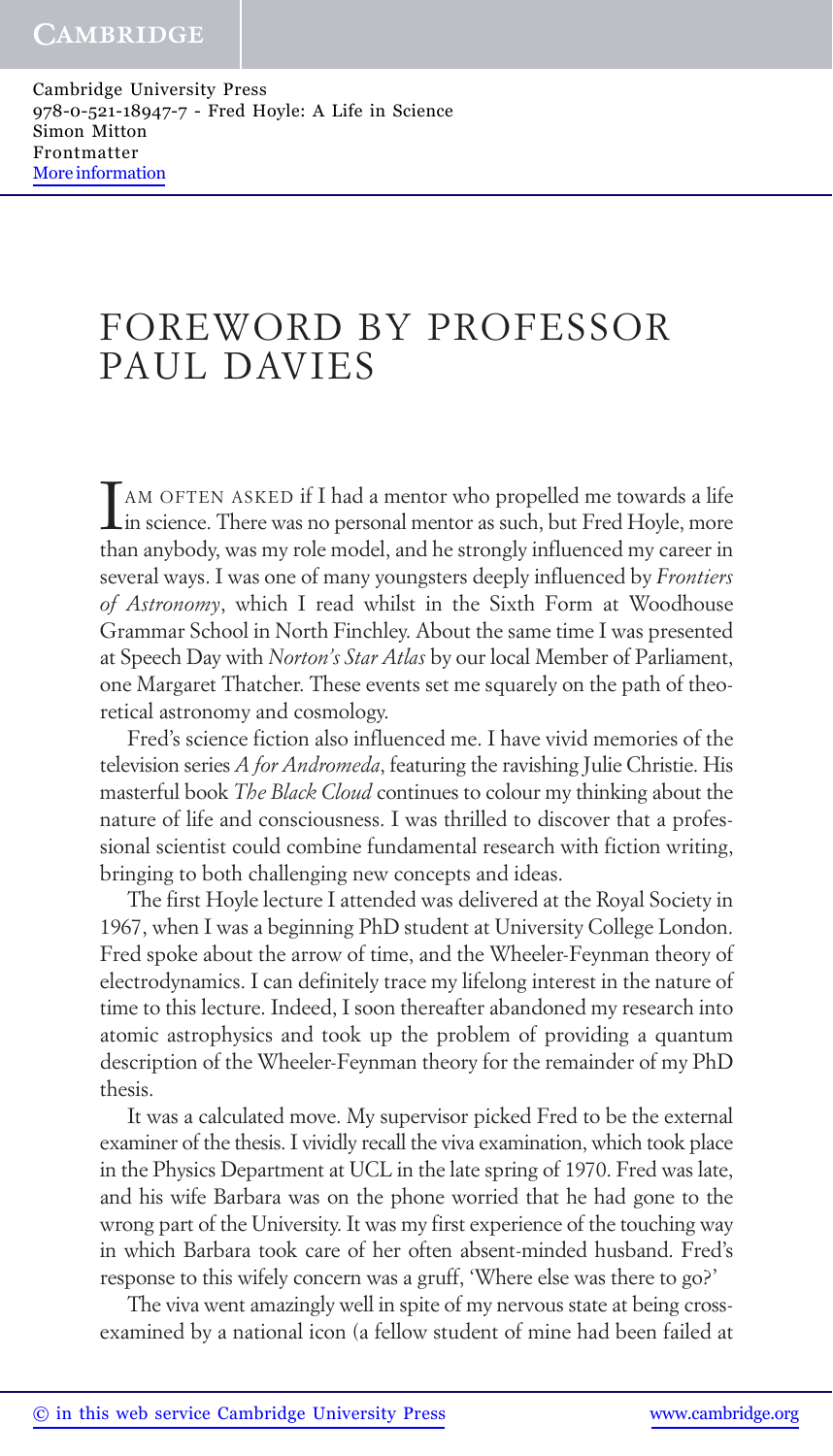this stage just the week before). However, I found that if I asked Fred questions, rather than the other way around as is intended, he couldn't resist lapsing into his famous didactic mode, embarking on extended expositions. This tactic helped fill up the time, giving me opportunities to conceal the gaps in my understanding.

With my PhD out of the way, the next part of my career strategy was to apply for a job at Fred's Institute of Theoretical Astronomy in Cambridge. I reasoned that with my thesis fresh in his mind, and his research with Jayant Narlikar on the Wheeler-Feynman theory still in progress, Fred might take a chance on me, and indeed he did. Armed with a coveted research fellowship, I moved to Cambridge in September 1970 to join the select group in Fred's empire.

At the time, I took it all for granted – the spacious offices, the sliding glass doors opening onto the well-tended gardens, the croquet lawn, the tea and coffee breaks in the library. But looking back, I now see how splendid it all was. In those days Martin Rees was just a young postdoc and Stephen Hawking a little-known mathematician in a wheelchair. Today, the list of names reads like a roll call of the finest minds in cosmology and astronomy. But they were all just young researchers then, newcomers who had been given a wonderful break by working in such an environment. Fred's thoughtfulness in designing the building with its various user-friendly features greatly contributed to the extraordinary productivity of the staff.

I have many fond memories of the two years I spent at the Institute. One of them was of Willy Fowler's sixtieth birthday. We clubbed together to buy him a model train, and went for a drink to a local pub afterwards. Fred disappeared, a habit at which he was most adept. Willy was a bit diffident about being described as a great astronomer. 'I don't even know the constellations,' he remarked gloomily. 'Nor do we,' came a chorus in response. 'But Fred does!' complained Willy. 'That's because he writes popular books,' was the reply. And I have to confess at being in awe of Fred's vast breadth of knowledge and eclectic interests. I recall him lecturing on topics as diverse as quantum electrodynamics, Mach's principle, ice ages and Stonehenge, whilst knocking off science-fiction novels in as little as three weeks (as he once told me).

Most of my professional interaction with Fred was conducted via Narlikar, who would phone Fred at home – he preferred to work away from the hubbub – and explain the latest problem with this or that piece of mathematics. Fred would consider the matter and set Jayant to work on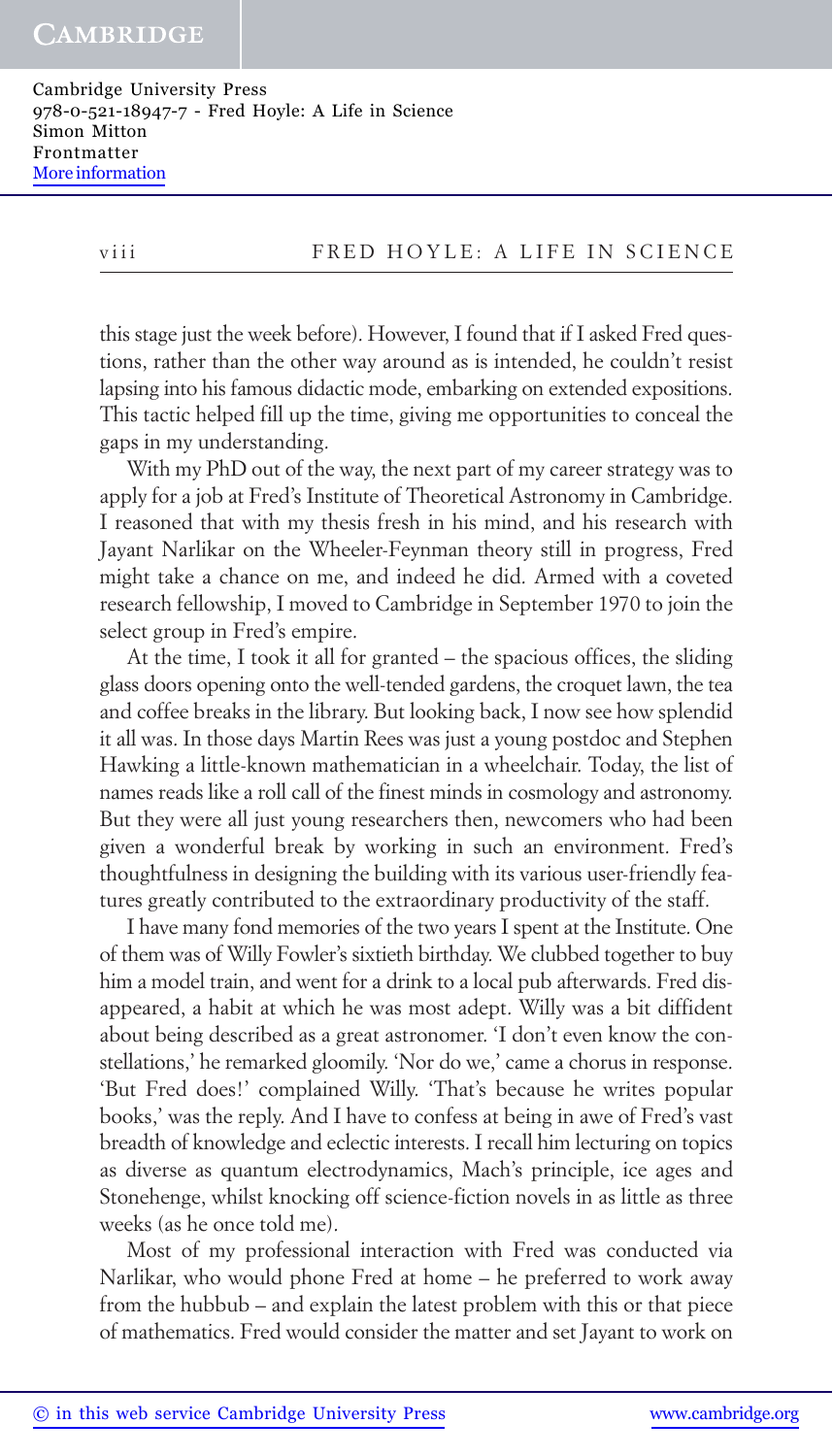## FOREWORD ix

it. Then we would have another round of discussion, with Fred in absentia. He did show up a lot during the summer months, though, when the 'Texas mafia' descended. Don Clayton and a group of young postdocs from Rice University would breeze in, creating a lively and chaotic atmosphere for a few weeks. I can recall many an ardent discussion about astrophysics spilling out into the grounds, the conversation punctuated by a game of croquet or tea on the lawn. These were exhilarating times, with lots of seminars and informal chit-chat. Little did I know that I was witness to much history in the making.

My own work consisted of casting around for something worthwhile to do, and in that respect I have a lot to thank Fred for. It was his research that got me interested in anything that combined the large and the small – cosmology and microphysics. As a result, I discovered the papers of Leonard Parker on the creation of quantum particles by the expanding universe. This set the scene for my work on quantum field theory in curved spacetime, a sort of half-way house to a quantum theory of gravity, which occupied much of my career. I also got stuck into my first book, *The Physics of Time Asymmetry*, which was a direct consequence of Fred's Royal Society lecture. Although I came to disagree with some of Fred's ideas on the arrow of time, his imaginative thinking provided a valuable stimulus to my own work.

I was vaguely aware of the undercurrents of animosity within the university towards Fred and his well-appointed Institute. The Hoyle-Ryle controversy was public knowledge, and I had heard Martin Ryle deliver a pointedly anti-Hoyle lecture at the Royal Astronomical Society some years earlier. But my only direct experience with the precarious state of the Institute came when I first arrived, and was refused membership of the University Library. The Librarian recognized neither my BSc nor my PhD from London University; only Oxford and Cambridge degrees were considered 'real'! My Fellowship at the Institute of Theoretical Astronomy was shrugged aside as counting for nothing, since the Institute was not a college. Only members of colleges with 'MA status' were officially permitted through the hallowed portals. When I retorted that this seemed a rather stupid policy, I was told that when the university library was established in the fourteenth century 'there were no institutes'. Eventually I gained library membership by virtue of taking on some low-grade undergraduate supervising for Peterhouse.

I left the Institute in mid-1972, just as Fred's reign came to an end.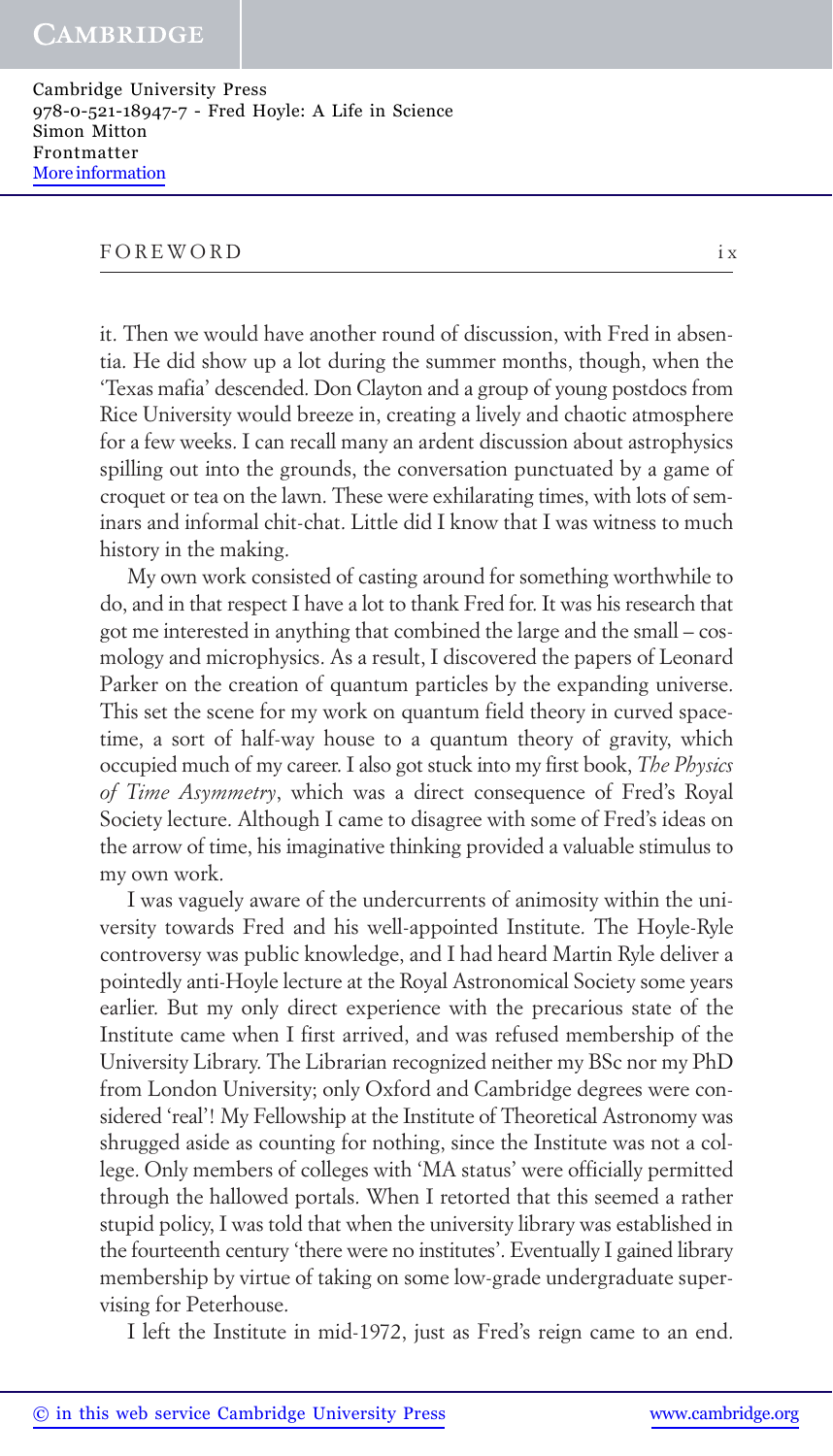## x FRED HOYLE: A LIFE IN SCIENCE

There were very few histrionics; indeed, the transition to the new regime was orderly and well-mannered. I remember Fred taking great care to find his young research fellows alternative employment. He supported my successful application for a lectureship at King's College London, remarking to me that he just needed to secure a position for Chandra Wickramasinghe and his responsibilities would be discharged. It says a lot about his generosity of spirit that he would show such conscientious concern for his young protégés at a time of enormous personal turmoil.

I did maintain contact with the Hoyles after they left Cambridge. When I moved to the University of Newcastle upon Tyne in 1980 I visited Fred at his cottage in Cockley Moor, and the Hoyles once came over for lunch at my house in Newcastle. I heard Fred lecture a few times in those post-Cambridge days, both about quasar redshifts and panspermia. I was also on his mailing list for a vast output of polemical preprints, some of which never made it to publication, but all of which were wonderful to read, and written in a style that I have often tried to emulate. Fred had a knack of making the most outrageous ideas or tenuous arguments seem obvious and reasonable, purely by his elegant and economical prose. He would have made a wonderful politician.

Fred Hoyle was undoubtedly one of the most colourful scientists of the twentieth century. I loved his maverick personality and contempt for orthodoxy, combined with a diffident personal style and straightforward manner that made a welcome contrast to the egotistical flamboyance of so many science popularizers. 'I don't care what they think,' he once remarked when discussing the many detractors of his claims about discrepant redshifts. My favourite Hoyleism is 'it is better to be interesting and wrong than boring and right'. Fred was, however, both interesting and right on many occasions. He will probably go down in history for his pioneering work on nucleosynthesis, but he was best known for fearlessly championing the steady-state theory in the face of mounting observational evidence against it. This theory was undeniably an incorrect model of the universe, but it did contain some elements of truth, and it provided an alternative ideology against which the prevailing cosmological ideas could be pitted. Just because the model turned out to be wrong does not mean it was valueless.

Fred's most speculative work was in astrobiology, begun after he left Cambridge, and carried out in collaboration with Wickramasinghe, who by then had moved to Cardiff. Fred was convinced that comets could be abodes for microbial life, and that if they approached the sun, the dormant